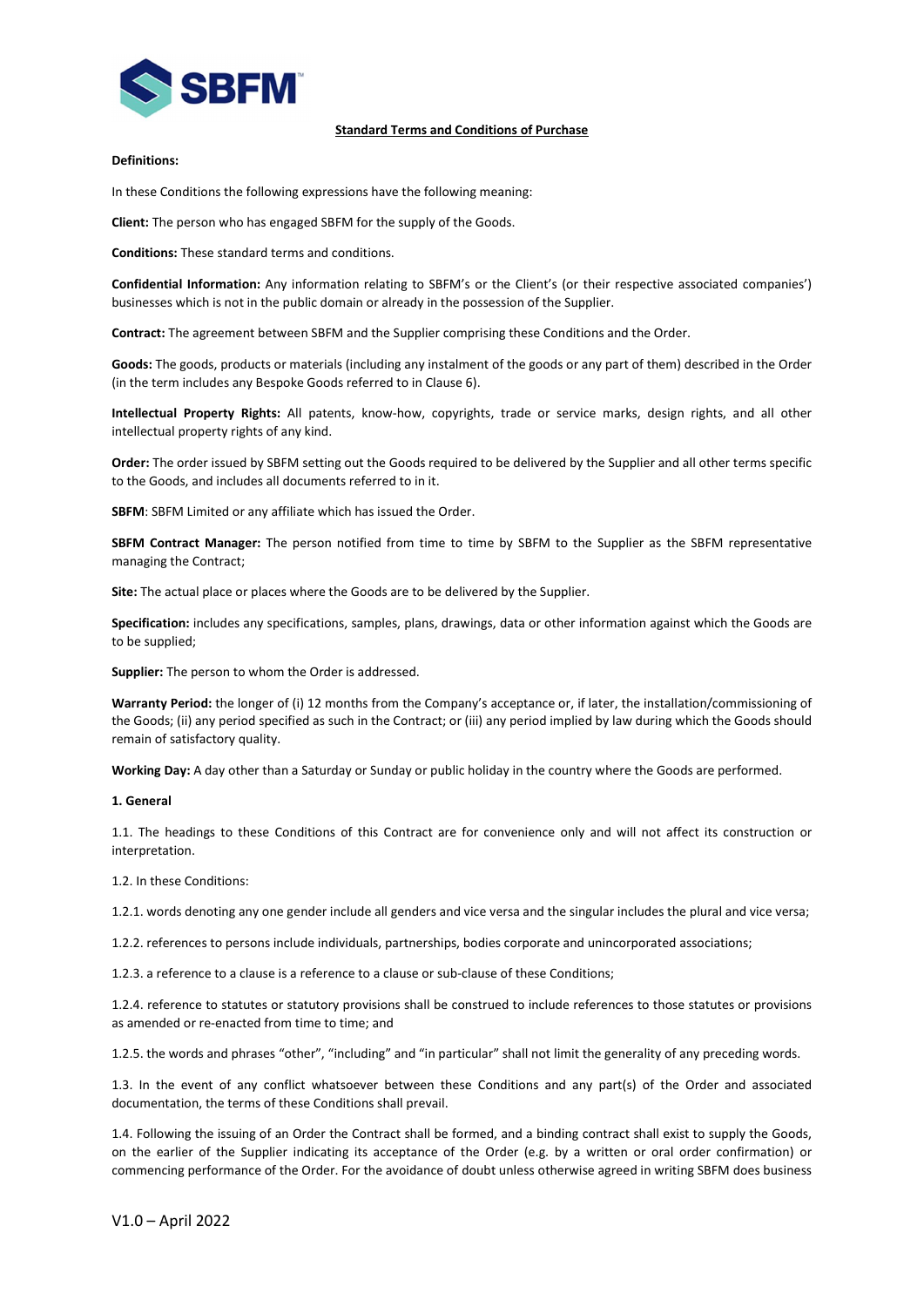

only on these Conditions and any Supplier who makes offers to SBFM or accepts offers made or orders placed by SBFM (whether expressly or by performance) shall be deemed to accept these Conditions to the exclusion of all others including the Supplier's own business terms.

### 2. Price & Payment

2.1. The total price to be paid for the Goods shall be the sum stated on the Order. Unless otherwise stated in the Order, the price will be:

2.1.1. a lump sum price for the entire Goods;

2.1.2. fully fixed for the duration of the Contract;

2.1.3. inclusive of all charges for packaging (and the return thereof), packing, shipping, carriage, insurance, delivery, offloading to the Site and any duties, imposts or levies other than tax;

2.1.4. exclusive of any applicable tax (which shall be payable by SBFM subject to receipt of a tax invoice).

2.2. The Supplier shall be entitled to invoice SBFM on or after the delivery of all the Goods.

2.3. Each invoice issued under this Contract must be supplied in the format required by SBFM and will in any event contain the following information:

2.3.1. the number of the Order;

2.3.2. the address of the Site to which the Goods are to be delivered;

2.4. Invoices must be presented to SBFM within 30 days of the Goods being delivered. Any invoice received after 60 days of the Goods being delivered will not be accepted by SBFM.

2.5. Unless otherwise stated in the Contract, SBFM shall pay correctly submitted invoices within forty five days after the end of the month of receipt by SBFM of such invoice or, if later, after acceptance by SBFM of the Goods to which the invoice relates.

2.6. SBFM shall be entitled to set off against the price any sums owed to SBFM by the Supplier whether under the Contract or any other contract or order or arrangement between the parties, or otherwise recovered as an outstanding debt to SBFM.

2.7. If SBFM fails to make any payment when due, the Supplier shall be entitled to be paid compensation and charge simple interest on the overdue amount at a rate of 3% above the sterling base rate from time to time of Barclays Bank plc which shall accrue from day to day (both before and after any judgment) from the due date until payment in full is received by the Supplier.

#### 3. The Supplier's General Obligations

3.1. The Supplier shall comply with all applicable regulations, standards or other legal requirements concerning the manufacture, packing and delivery of the Goods both in the country of manufacture and the country where Goods are delivered.

3.2. A packing note quoting the Order number must accompany each delivery or consignment and must be displayed prominently.

3.3. The Goods shall be marked in accordance with SBFM's instructions, and properly packed and secured so as to reach their destination in an undamaged condition in the ordinary course.

3.4. SBFM shall be entitled to reject any Goods delivered that are not in accordance with the Contract and shall not be deemed to have accepted any Goods until SBFM has had a reasonable time to inspect them following delivery or, if later, within a reasonable time after any latent defect in the Goods has become apparent. Any rejected Goods may be returned to the Supplier by SBFM at the Supplier's cost and risk and no payment for them shall be due from SBFM. SBFM may impose a reasonable charge for handling, storing and returning any of the Goods over delivered or otherwise rejected.

3.5. The Supplier shall supply SBFM in good time with any instructions or other information required to enable SBFM to accept delivery of the Goods.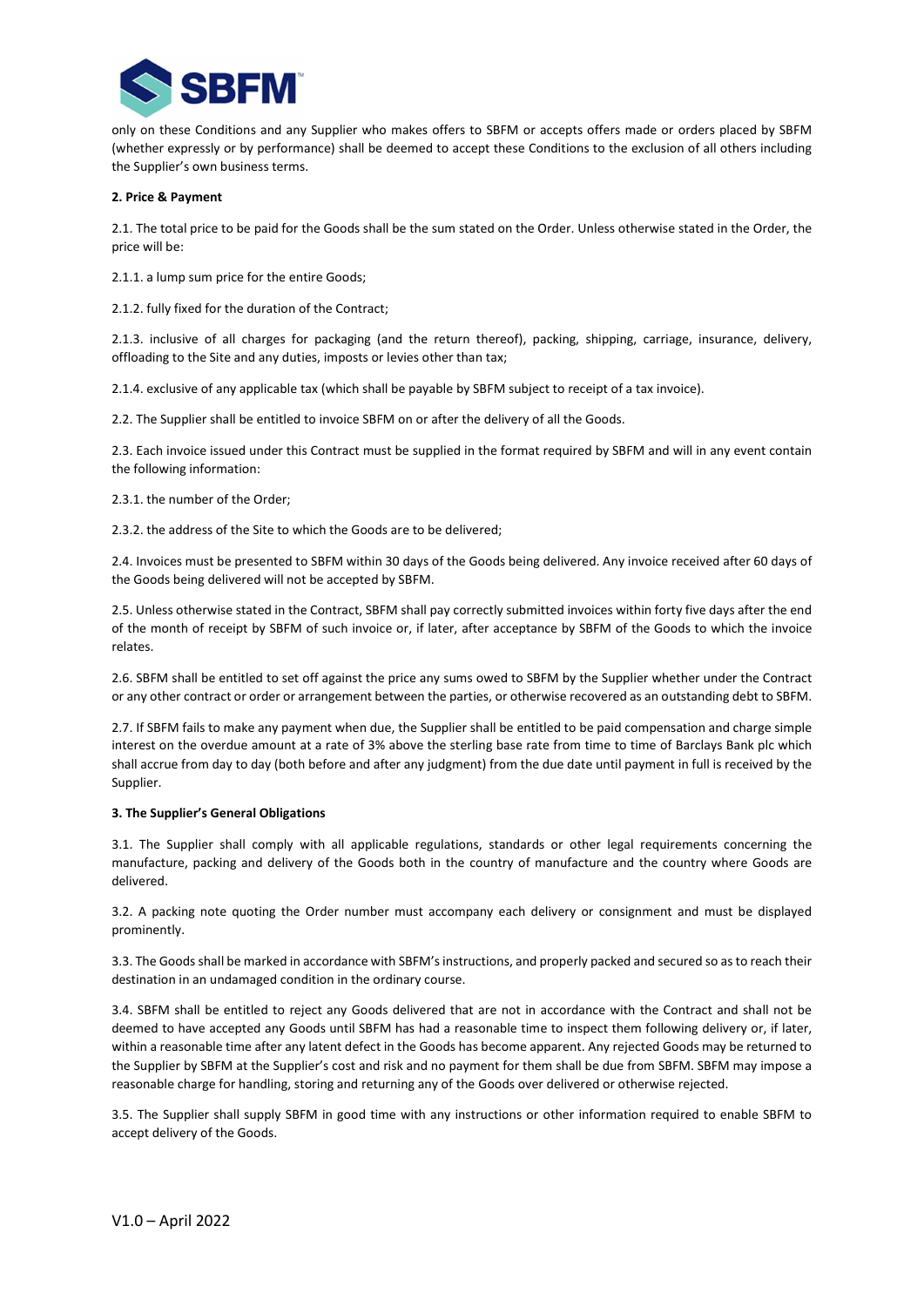

3.6. The Supplier shall not unreasonably refuse any request by SBFM to inspect and test the Goods during manufacture, processing or storage at the premises of the Supplier or any third party prior to despatch, and the Supplier shall provide SBFM or their nominated representative with all facilities reasonably required for inspection and testing.

3.7. The Supplier shall ensure that the benefit of any warranty, guarantee or other protections provided by the manufacturer or other supplier of the goods and/or materials supplied as part of the Goods shall extend to SBFM and the Client or shall be capable of transfer to SBFM or the Client.

- 3.8. Once delivered Goods shall not be removed from Site without SBFM's consent.
- 3.9. It shall be the duty of the Supplier to:

3.9.1. ensure that the Goods are safe and without risks to health when properly used;

3.9.2. carry out or arrange for the carrying out of such testing, examination and repair as may be necessary for the performance of the duty imposed on them by the preceding paragraph;

3.9.3. take such steps as are necessary to ensure that there will be available in connection with the use of the Goods adequate information about the use for which it is designed or intended and has been tested, and about any condition necessary to ensure that, when put to use, will be safe and without risks to health;

### 4. Warranties

4.1. The Supplier warrants that the Goods:

4.1.1. will be of satisfactory quality (within the meaning of the Sale of Goods Act 1979) and fit for the purpose held out by the Supplier or made known to the Supplier at the time the Order is placed;

4.1.2. will be free from any defects in design, material and workmanship;

4.1.3. will correspond with any relevant Specification or sample;

4.1.4. will comply with all statutory requirements and regulations relating to the sale of the Goods;

4.1.5. will comply with all relevant country standards;

4.1.6. will comply fully with the terms and requirements of the Contract.

4.2. Without prejudice to any other remedy, if any Goods are not supplied in accordance with the Contract then SBFM shall be entitled:

4.2.1. to require the Supplier to supply replacement Goods in accordance with the Contract within 5 days;

4.2.2. at SBFM's sole option, and whether or not SBFM has previously required the Supplier to repair the Goods, to treat the Contract as discharged by the Supplier's breach and require repayment of any part of the Price which has been paid;

4.2.3. to require the Supplier to rectify at its own expense any defects or other faults which shall appear within a period of twelve calendar months from the completion by the Supplier of the Order, in any materials or workmanship in connection with the execution of the Order.

4.2.4. if the Supplier shall fail to make good defects or other faults promptly as aforesaid, SBFM may engage others to carry out the necessary work and the Supplier shall indemnify SBFM against the cost thereof.

# 5. Delivery

5.1. The Goods shall be delivered in accordance with the dates stated on the Order during SBFM's usual business hours. If no dates are stated on the Order, then the Goods are to be delivered at times agreed with SBFM's Contract Manager. No Goods are to be delivered without the prior permission of the SBFM Contract Manager or other senior representative of SBFM.

5.2. Ownership and title in the Goods supplied under the Contract shall pass to SBFM on delivery.

5.3. If at any time the Supplier finds that he will be unable to deliver the Goods on the specified date the Supplier will notify SBFM in writing. Such notification shall not prejudice the rights of SBFM under the Contract and in particular SBFM reserves the right to cancel without prior notice part or the whole of the Order which is not delivered on the due date.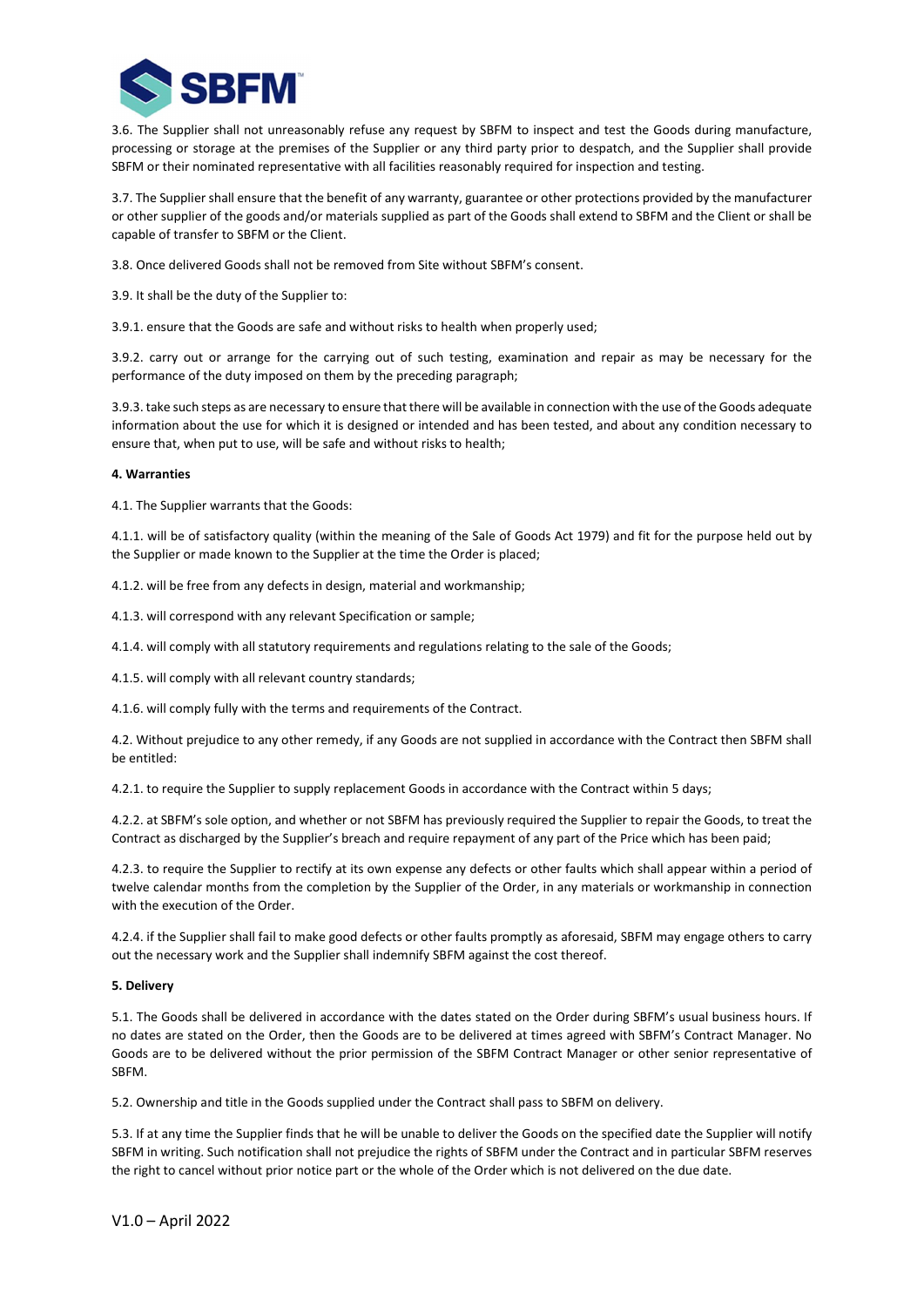

5.4. All timescales and dates in an Order must be met by the Supplier. Any failure to meet such timescales and dates shall be treated as a breach which cannot be remedied and shall entitle SBFM to terminate the Contract without affecting any other of SBFM's rights or remedies.

### 6. Intellectual Property Rights

6.1. All Intellectual Property Rights in or arising out of any goods, materials, designs, drawing and specifications provided by SBFM in connection with the Contract shall remain at all times vested in, and the property of, SBFM. Where the Goods are specifically produced or developed by the Supplier for SBFM ("Bespoke Goods"), all Intellectual Property Rights in such Bespoke Goods shall be the exclusive property of SBFM.

6.2. The Supplier hereby assigns (or shall procure the assignment) to SBFM absolutely, with full title guarantee, all right, title and interest in any present and future Intellectual Property Rights in or arising out of any Bespoke Goods for the full term of such rights and all renewals and extensions, together with all rights of action and remedies in relation to infringements thereto and hereby waives or shall procure a waiver of all moral rights in such Bespoke Goods. At the request of and at no additional cost to SBFM, the Supplier shall promptly do all such further things and sign all documents or instruments necessary to vest all Intellectual Property Rights in or arising out of any Bespoke Goods in SBFM.

6.3. The Supplier shall indemnify and keep indemnified SBFM and its directors, officers, employees and agents from and against any and all damages (including legal fees and expenses) that may be awarded or agreed to be paid to any third party in respect of any claim or action that the normal operation, possession or use of the Bespoke Goods by SBFM or the Client infringes the confidentiality or other Intellectual Property Rights of the said third party.

6.4. The parties agree that the Bespoke Goods (and all other things in which SBFM holds the Intellectual Property Rights pursuant to clause 6.1):

6.4.1. may only be used by the Supplier as necessary to perform the Contract; and

6.4.2. shall not be made available to any third party without SBFM's prior written consent.

### 7. Confidentiality

7.1. The Supplier shall not during or after termination of this Contract use (other than in the performance of this Contract) or disclose to any other person any Confidential Information of SBFM or the Client, except that any obligations contained in this clause shall not prevent any disclosure of:

7.1.1. Confidential Information which is required by law, court order or any legal or regulatory authority, which is required to comply with the rules of any relevant stock exchange or disclosure to a party's professional advisors acting in their capacity as such; or

7.1.2. SBFM's Confidential Information where the Supplier has obtained the prior written consent of SBFM to such disclosure.

7.2. The Supplier acknowledges the importance of protecting the confidentiality of SBFM's and the Client's Confidential Information and shall ensure that all its employees, agents and contractors are aware of this and shall procure that they comply with confidentiality obligations equivalent to those of the Supplier in this Contract. The Supplier shall, if requested by SBFM, require all of its relevant employees, agents and contractors to enter into specific confidentiality agreements (which may be directly with SBFM, if so requested) protecting the Confidential Information of SBFM and the Client, in terms approved by SBFM and where the Supplier is a party to such agreements, shall take all steps necessary to enforce such agreements.

7.3. The Supplier shall not publicise or disclose the existence or content of the Contract, its relationship with SBFM, or SBFM's relationship with the Client, without the prior written agreement of SBFM.

7.4. The Supplier shall not, without the prior written approval of SBFM, take or authorise the taking of any photographs for use in any publicity or advertising, or publish alone or in conjunction with any other person or article, photographs or other illustrations relating to the Goods, the Client or the Site, nor shall it impart to any publication, journal or newspaper or any radio or television programme any information relating to the Contract.

7.5. The Confidential Information of SBFM shall include all know-how, patents, copyrights, design rights and any other intellectual property rights arising from the execution of the Contract.

7.6. Any Confidential Information shall be returned to SBFM or deleted by the Supplier at the request of SBFM.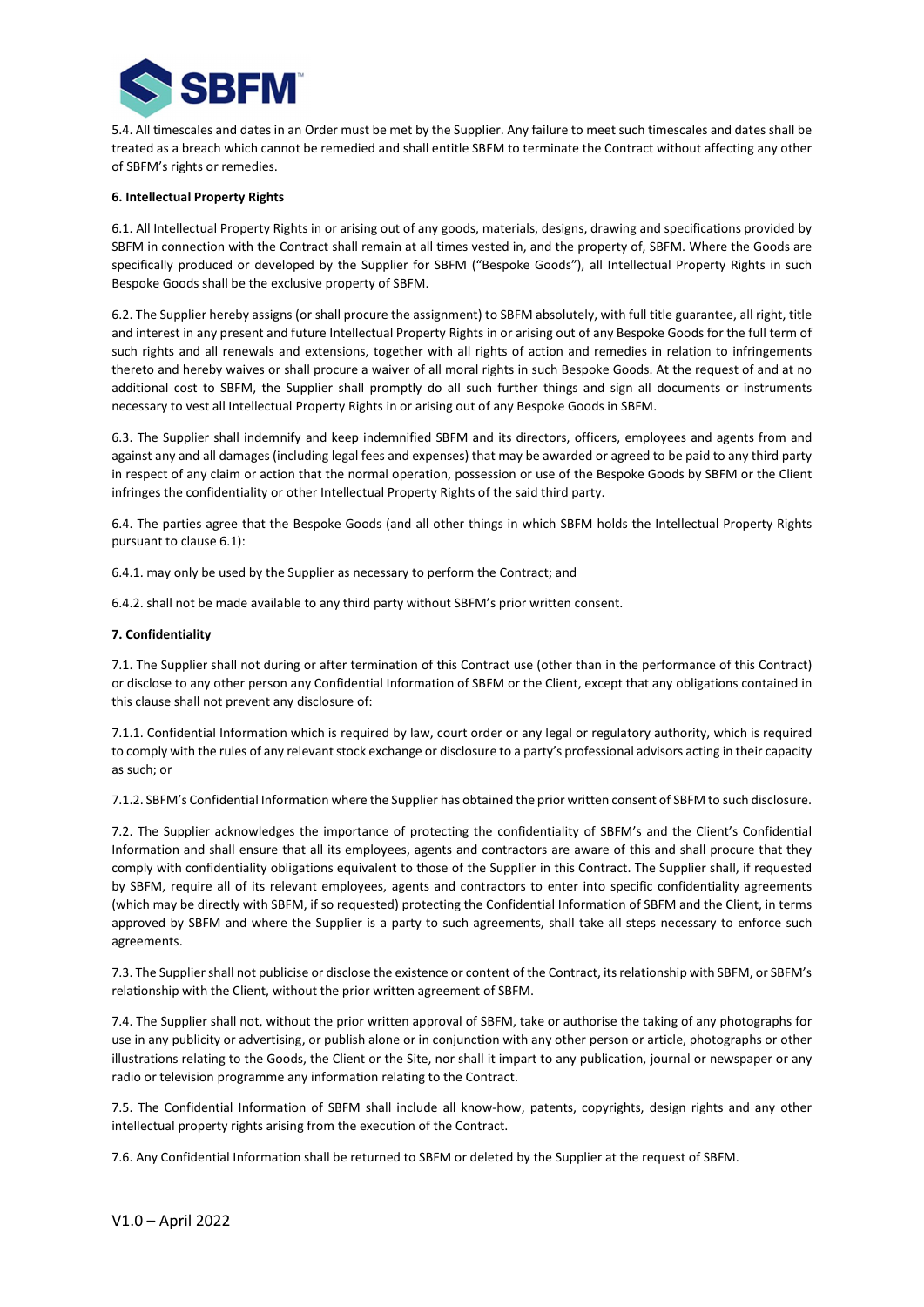

### 8. Liability, Insurance and Indemnity

8.1. The Supplier shall be liable for and shall indemnify and keep indemnified SBFM and its directors, officers, employees and agents from and against any and all claims, demands, proceedings, damages, losses, liabilities, costs, charges and expenses (including professional fees on a full indemnity basis) of whatever nature which are brought against or incurred or suffered by SBFM arising out of or in connection with the Supplier's breach of the Contract or negligence or otherwise arising out of or in connection with the Supplier's, its employees, directors, Suppliers or agents activities in relation to the Contract, including but not limited to claims for (i) death or personal injury, (ii) loss of or damage to property (iii) any economic loss, loss of profit, revenue, anticipated savings, data, use, contract, goodwill, opportunities or business and (iv) any indirect or consequential loss or damage, in each case whether suffered by SBFM, the Client or any other third party.

8.2. Subject to clause 8.4, SBFM shall not be liable to the Supplier, or to any of the Supplier's employees, agents or Suppliers, for any damages and/or compensation in respect of claims for personal injury or death suffered by any of the Supplier's employees or other staff. Subject to clause 8.3, the Supplier shall indemnify and keep indemnified SBFM and its directors, officers, employees and agents from and against all claims, demands, proceedings, damages, losses, liabilities, costs, charges, expenses (including professional fees on a full indemnity basis) of whatever nature which are brought against or incurred or suffered by SBFM in connection with such claims.

8.3. The indemnities in clause 8.1 and 8.2 shall not apply to any damages, losses, liabilities, costs and expenses:

8.3.1. to the extent caused by the negligence or wilful act or omission of SBFM; and

8.3.2. to the extent caused by any breach or non-performance by SBFM of this Contract.

8.4. Nothing in this Contract shall exclude or restrict the liability of either party to the extent prohibited by law and in particular nothing in this Contract shall limit or exclude liability for death or personal injury caused by negligence to the extent prohibited by the Unfair Contract Terms Act 1977, or for fraudulent misrepresentation or other fraud.

8.5. The Supplier shall take out and keep in force suitable Employers Liability, Public and Products Liability insurance and other insurance that may be required against its liabilities under the Contract and shall demonstrate the same to SBFM at all reasonable times. The amount for each type of insurance shall be no less than £5,000,000.00 (or an equivalent amount in the local currency where Goods are ordered) unless SBFM agrees in writing to a lower figure. Where the Goods involve design, then the Supplier shall also take out and keep in force Professional Indemnity insurance with an amount of no less than £5,000,000.00 (or an equivalent amount in the local currency where Goods are ordered).

8.6. The Supplier must, prior to commencing the Goods, ensure that the current copies of his insurance Certificate(s) are held by SBFM.

# 9. Termination

9.1. SBFM may without liability cancel the Contract with immediate effect in whole or part by notice to the Supplier at any time prior to delivery of the Goods or any part thereof. In relation to a partial cancellation, SBFM shall remain liable to pay for those Goods which have not been cancelled but otherwise no cancellation charges of any kind will be payable by SBFM.

9.2. Additionally, SBFM may terminate the Contract in the following circumstances: -

9.2.1. by written notice with immediate effect if the Supplier has any corporate action, application, order, proceeding or appointment or other step taken or made by or in respect of it for any composition or arrangement with creditors generally, winding-up other than for the purpose of a bona fide scheme of solvent reconstruction or amalgamation, dissolution, administration, receivership (administrative or otherwise) or bankruptcy, or if it is unable to pay its debts as they fall due, or if it ceases to trade or if a distress, execution or other legal process is levied against any of its assets which is not discharged or paid out in full within 3 Working Days or if any event analogous to any of the foregoing shall occur in any jurisdiction in which the Supplier is incorporated, resident or carries on business;

9.2.2. by written notice with immediate effect if the Supplier is in breach of any of its obligations under this Contract and, if the breach is capable of remedy, the Supplier has failed to remedy such breach within 10 Working Days of receipt of a request to do so.

9.3. On termination the Supplier shall deliver to SBFM all Confidential Information of SBFM and the Client relating to the Goods. Furthermore, the Supplier shall also immediately return all Specifications supplied by or created for SBFM and any other information or materials which belong to or were supplied by SBFM.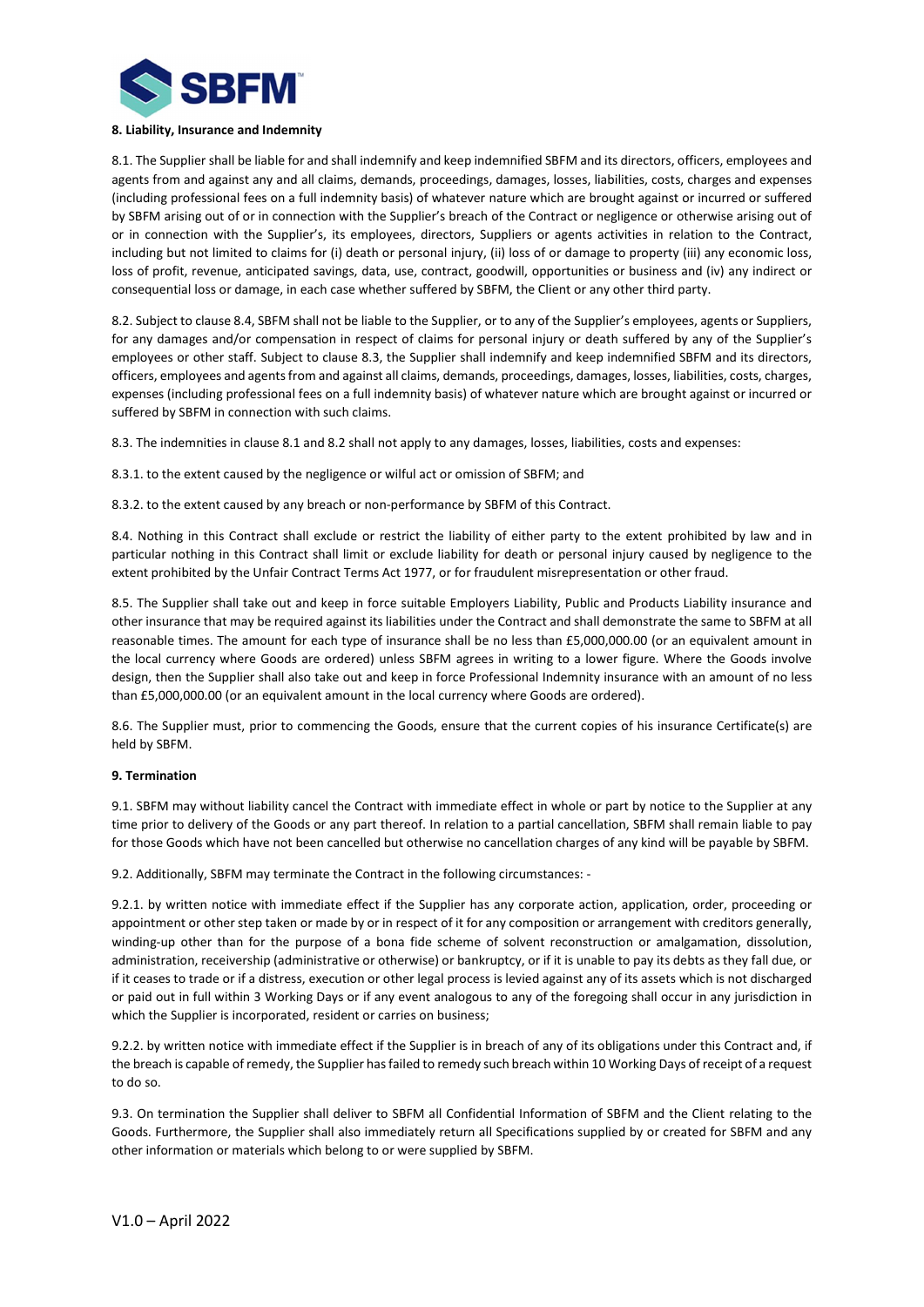

9.4. SBFM shall not be liable to the Supplier for any loss of or damage to profit, revenue, anticipated savings, wasted costs, contract, goodwill, opportunities or business or any indirect or consequential loss or damage in the event that SBFM terminates the Order in accordance with this clause 9.

9.5. Termination, howsoever, caused shall not affect:

9.5.1. any right or liabilities which have accrued prior to the time of termination;

9.5.2. the continuance in force of any provision of this Contract which expressly or by implication is intended to come into or continue in force after termination (including, but not limited to, clause 3 (The Supplier's General Obligations), clause 4 (Warranties), clause 6 (Intellectual Property Rights), clause 7 (Confidentiality), clause 8 (Liability, Insurance and Indemnity), clause 9.3 (Termination), clause 9.4 (Termination), clause 9.5 (Termination), clause 10 (Third Party Rights), clause 12 (Severability) and clause 15 (Applicable Law)) .

### 10. Third Party Rights

No person who is not a party to the Contract shall have any rights under the Contract to enforce any term of the said Contract.

### 11. Assignment and Contracting

11.1. SBFM may at any time assign, transfer, charge or deal in any other manner with any of its rights or obligations under the Contract.

11.2. The Supplier shall not assign, transfer, charge, hold on trust for another or deal in any other manner with any of its rights or obligations under the Contract, nor purport to do so.

11.3. The Supplier shall not sub-contract, sub-let or otherwise delegate its obligations under the Contract without the prior written consent of SBFM. Such consent, if given, shall in no way relieve the Supplier of its responsibilities under the Contract.

### 12. Severability

12.1. If any one or more provisions of the Contract shall be declared to be invalid or unenforceable in any respect, the validity and enforceability of the remaining provisions shall not as a result in any way be affected or impaired. However, if any provisions shall be adjudged to be void or ineffective but would be adjudged to be valid and effective if part of the wording were deleted or the scope or periods reduced, they shall apply with such modifications as may be necessary to make them valid and effective while adhering as closely as possible to the original intent, period and scope of the provisions and the parties hereby undertake to make such modifications.

#### 13. Bribery and Corrupt Practices

13.1 Supplier represents, warrants and undertakes to SBFM and the Client or the affiliates of SBFM or the Client (for the purposes of this Clause 13, the "Assured Parties") that neither it nor its officers, employees, agents, consultants, subcontractors or affiliates in connection with the Goods or with any other business transactions with the Assured Parties, has made or shall make any payment or transfer anything of value, offer, promise or give a financial or other advantage or request, agree to receive or accept a financial or other advantage either directly or indirectly to: any government official or employee (including employees of a government corporation or public international organisation); any political party or candidate for public office; or any other person, if to do so would violate or cause the Assured Parties to be in violation of any applicable law.

13.2 It is the intention of the Assured Parties that in the course of the respective negotiations and performance of this Contract no payments or transfers of value, offers, promises or giving of any financial or other advantage or requests, agreements to receive or acceptances of any financial or other advantage shall be made either directly or indirectly which have the purpose or effect of public or commercial bribery or acceptance of or acquiescence in bribery, extortion, kickbacks, greasing or other unlawful or improper performance of any function or activity.

13.3 The Supplier warrants that:

13.3.1 it is not a government official or affiliated with any government official;

13.3.2 it has not engaged and shall not engage in conduct in breach of the U.S. Foreign Corrupt Practices Act, the UK Bribery Act or other analogous applicable anti-bribery and corruption legislation (together the "Bribery Laws");

13.3.3 it shall not violate or cause SBFM, the Client or an affiliate of Owner or SBFM to violate the Bribery Laws;